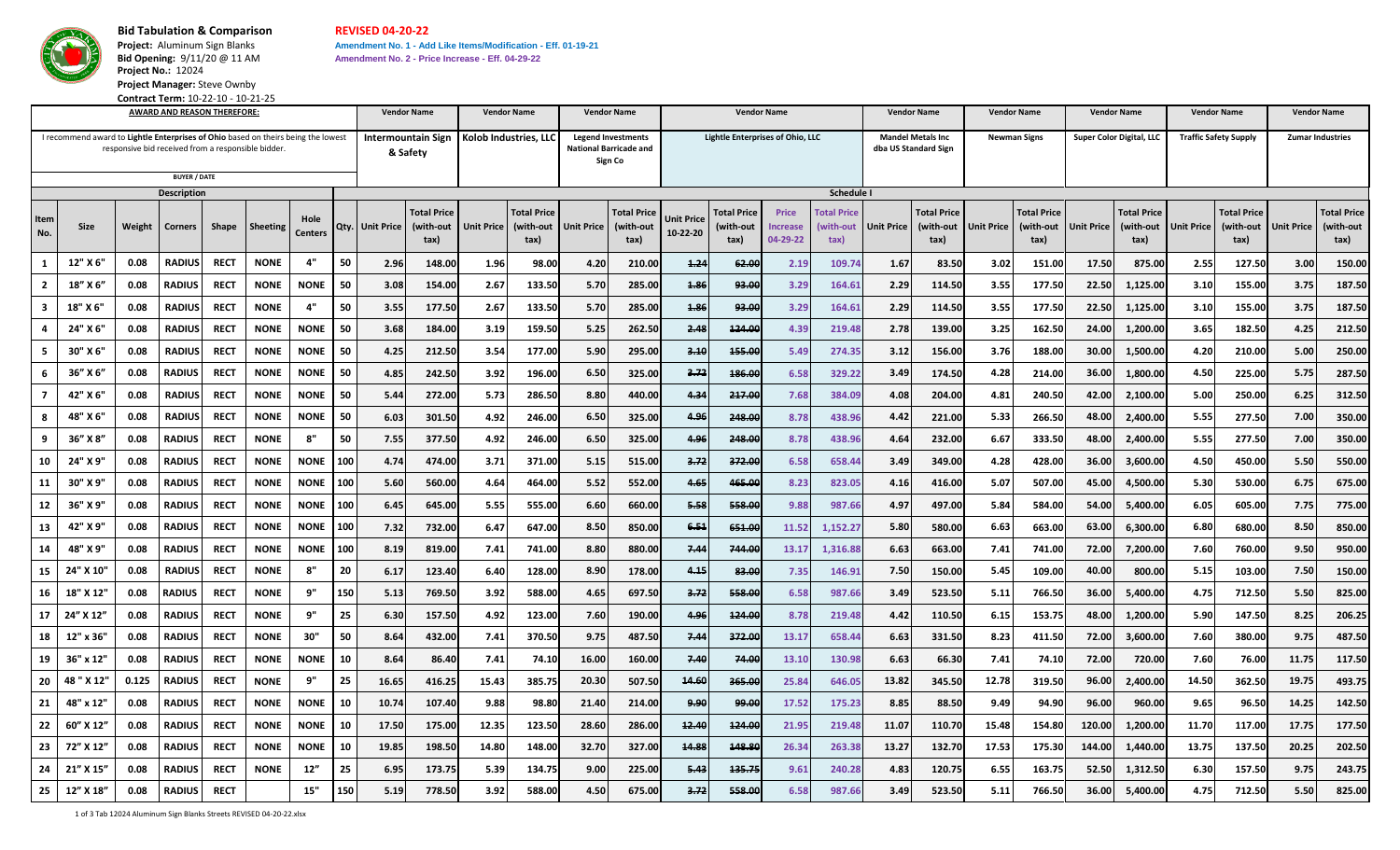|                                                                                                                                        |                                          |        | AWARD AND REASON THEREFORE: |               |                                                          |                |     | <b>Vendor Name</b> |                                         | <b>Vendor Name</b>    |                                         |                                                                       | <b>Vendor Name</b>              | <b>Vendor Name</b>               |                                         |                                      |                                         | <b>Vendor Name</b>                               |                                         | <b>Vendor Name</b>  |                                         | <b>Vendor Name</b>       |                                         | Vendor Name                  |                                         | <b>Vendor Name</b>      |                                         |
|----------------------------------------------------------------------------------------------------------------------------------------|------------------------------------------|--------|-----------------------------|---------------|----------------------------------------------------------|----------------|-----|--------------------|-----------------------------------------|-----------------------|-----------------------------------------|-----------------------------------------------------------------------|---------------------------------|----------------------------------|-----------------------------------------|--------------------------------------|-----------------------------------------|--------------------------------------------------|-----------------------------------------|---------------------|-----------------------------------------|--------------------------|-----------------------------------------|------------------------------|-----------------------------------------|-------------------------|-----------------------------------------|
| I recommend award to Lightle Enterprises of Ohio based on theirs being the lowest<br>responsive bid received from a responsible bidder |                                          |        |                             |               |                                                          |                |     |                    | Intermountain Sign<br>& Safety          | Kolob Industries, LLC |                                         | <b>Legend Investments</b><br><b>National Barricade and</b><br>Sign Co |                                 | Lightle Enterprises of Ohio, LLC |                                         |                                      |                                         | <b>Mandel Metals Inc</b><br>dba US Standard Sign |                                         | <b>Newman Signs</b> |                                         | Super Color Digital, LLC |                                         | <b>Traffic Safety Supply</b> |                                         | <b>Zumar Industries</b> |                                         |
| <b>BUYER / DATE</b><br><b>Description</b>                                                                                              |                                          |        |                             |               |                                                          |                |     |                    |                                         |                       |                                         |                                                                       |                                 |                                  |                                         | Schedule I                           |                                         |                                                  |                                         |                     |                                         |                          |                                         |                              |                                         |                         |                                         |
| Item<br>No.                                                                                                                            | Size                                     | Weight | <b>Corners</b>              | Shape         | Sheeting                                                 | Hole<br>Center | Qty | <b>Unit Price</b>  | <b>Total Price</b><br>(with-out<br>tax) | <b>Unit Price</b>     | <b>Total Price</b><br>(with-out<br>tax) | <b>Unit Price</b>                                                     | Total Pric<br>(with-out<br>tax) | Unit Price<br>10-22-20           | <b>Total Price</b><br>(with-out<br>tax) | <b>Price</b><br>Increase<br>04-29-22 | <b>Fotal Price</b><br>(with-out<br>tax) | <b>Unit Price</b>                                | <b>Total Price</b><br>(with-out<br>tax) | Unit Price          | <b>Total Price</b><br>(with-out<br>tax) | Unit Price               | <b>Total Price</b><br>(with-out<br>tax) | <b>Unit Price</b>            | <b>Total Price</b><br>(with-out<br>tax) | Unit Price              | <b>Total Price</b><br>(with-out<br>tax) |
| 26                                                                                                                                     | 18"<br>X 18                              | 0.08   | <b>RADIUS</b>               | SQR           | <b>NONE</b>                                              | 15"            | 50  | 7.35               | 367.50                                  | 7.17                  | 358.50                                  | 9.90                                                                  | 495.00                          | 5.58                             | 279.00                                  | 9.88                                 | 493.8                                   | 6.48                                             | 324.00                                  | 6.67                | 333.50                                  | 54.00                    | 2,700.00                                | 6.45                         | 322.50                                  | 7.75                    | 387.50                                  |
| 27                                                                                                                                     | 24" X 18                                 | 0.08   | <b>RADIUS</b>               | RECT          | <b>NONE</b>                                              | 15"            | 75  | 9.10               | 682.50                                  | 8.71                  | 653.25                                  | 9.90                                                                  | 742.50                          | 7.44                             | 558.00                                  | 13.1                                 | 987.66                                  | 7.64                                             | 573.00                                  | 8.23                | 617.25                                  | 72.00                    | 5,400.00                                | 8.15                         | 611.2                                   | 9.75                    | 731.25                                  |
| 28                                                                                                                                     | 30<br>X 18                               | 0.08   | RADIUS                      | <b>RECT</b>   | <b>NONE</b>                                              | 15"            | 50  | 10.82              | 541.00                                  | 11.10                 | 558.00                                  | 12.60                                                                 | 630.00                          | 9.30                             | 465.00                                  | 16.46                                | 823.0                                   | 9.80                                             | 490.00                                  | 9.80                | 490.00                                  | 90.00                    | 4,500.00                                | 9.80                         | 490.00                                  | 12.75                   | 637.50                                  |
| 29                                                                                                                                     | X 18<br>48                               | 0.125  | <b>RADIUS</b>               | <b>RECT</b>   | <b>NONE</b>                                              | 15''           | 25  | 24.57              | 614.25                                  | 27.24                 | 681.00                                  | 30.75                                                                 | 768.75                          | 21.90                            | 547.50                                  | 38.76                                | 969.08                                  | 23.79                                            | 594.75                                  | 18.19               | 454.75                                  | 144.00                   | 3,600.00                                | 21.05                        | 526.25                                  | 29.25                   | 731.25                                  |
| 30                                                                                                                                     | 24'<br>X 24                              | 0.08   | RADIUS                      | SQR           | <b>NONE</b>                                              | 18"            | 20  | 11.20              | 224.00                                  | 9.88                  | 197.60                                  | 13.50                                                                 | 270.00                          | 9.92                             | 198.40                                  | 17.56                                | 351.17                                  | 8.85                                             | 177.00                                  | 10.32               | 206.40                                  | 96.00                    | 1,920.00                                | 10.35                        | 207.00                                  | 12.50                   | 250.00                                  |
| 31                                                                                                                                     | -24'<br>X 24                             | 0.08   | <b>RADIUS</b>               | SQR           | <b>NONE</b>                                              | 21"            | 25  | 11.40              | 285.00                                  | 11.90                 | 297.50                                  | 16.20                                                                 | 405.00                          | چوبو                             | 248.00                                  | 17.56                                | 438.9                                   | 11.85                                            | 296.25                                  | 10.32               | 258.00                                  | 96.00                    | 2,400.00                                | 10.35                        | 258.7                                   | 12.50                   | 312.50                                  |
| 32                                                                                                                                     | 24" x 24"                                | 0.08   | <b>RADIUS</b>               | <b>DIAMD</b>  | <b>NONE</b>                                              | 24"            | 10  | 11.40              | 114.00                                  | 9.88                  | 98.80                                   | 13.50                                                                 | 135.00                          | 9.92                             | 99.20                                   | 17.56                                | 175.58                                  | 8.85                                             | 88.50                                   | 10.32               | 103.20                                  | 96.00                    | 960.00                                  | 10.35                        | 103.50                                  | 12.50                   | 125.00                                  |
| 33                                                                                                                                     | 24'<br><b>SHIELD</b>                     | 0.08   | <b>NONE</b>                 | <b>SHIELD</b> | <b>NONE</b>                                              | 19"            | 10  | 35.85              | 358.50                                  | 22.88                 | 228.80                                  | 25.90                                                                 | 259.00                          | 9.92                             | 99.20                                   | 17.56                                | 175.58                                  | 10.72                                            | 107.20                                  | 13.17               | 131.70                                  | 96.00                    | 960.00                                  | 12.35                        | 123.50                                  | 19.25                   | 192.50                                  |
| 34                                                                                                                                     |                                          | 0.08   | <b>RADIUS</b>               | RECT          | NONE                                                     | 24"            | 150 | 13.05              | 1,957.50                                | 12.35                 | 1,852.50                                | 14.15                                                                 | 2,122.50                        | 12.40                            | 1,860.00                                | 21.95                                | 3,292.2                                 | 11.07                                            | 1,660.5                                 | 12.40               | 1,860.00                                | 120.00                   | 18,000.00                               | 12.60                        | 1,890.00                                | 13.25                   | 1,987.50                                |
| 35                                                                                                                                     | 30" X 24                                 | 0.08   | RADIUS                      | <b>RECT</b>   |                                                          | 18"            | 50  | 13.05              | 652.50                                  | 12.35                 | 617.50                                  | 14.15                                                                 | 707.50                          | 12.40                            | 620.00                                  | 21.95                                | 1,097.4                                 | 11.07                                            | 553.50                                  | 12.40               | 620.00                                  | 120.00                   | 6,000.00                                | 12.60                        | 630.00                                  | 15.25                   | 762.50                                  |
| 36                                                                                                                                     | -36'<br>" X 24                           | 0.08   | RADIUS                      | RECT          | <b>NONE</b>                                              | 18"            | 30  | 15.55              | 466.50                                  | 14.80                 | 444.00                                  | 17.30                                                                 | 519.00                          | 44.88                            | 446.40                                  | 26.34                                | 790.13                                  | 13.27                                            | 398.10                                  | 14.48               | 434.40                                  | 144.00                   | 4,320.00                                | 13.75                        | 412.50                                  | 18.00                   | 540.00                                  |
| 37                                                                                                                                     | X 36                                     | 0.08   | <b>RADIUS</b>               | <b>RECT</b>   | <b>NONE</b>                                              | 30"            | 50  | 15.54              | 777.00                                  | 14.80                 | 740.00                                  | 17.30                                                                 | 865.00                          | 14.88                            | 744.00                                  | 26.34                                | 1,316.8                                 | 13.27                                            | 663.50                                  | 14.48               | 724.00                                  | 144.00                   | 7,200.00                                | 13.75                        | 687.50                                  | 18.00                   | 900.00                                  |
| 38                                                                                                                                     | 48"<br>X 24                              | 0.08   | RADIUS                      | <b>RECT</b>   | <b>NONE</b>                                              | 18"            | 100 | 19.90              | 1,990.00                                | 19.7                  | 1,976.00                                | 23.15                                                                 | 2,315.00                        | 19.84                            | 1,984.00                                | 35.1                                 | 3,511.6                                 | 17.70                                            | 1,770.00                                | 18.64               | 1,864.00                                | 192.00                   | 19,200.00                               | 19.35                        | 1,935.00                                | 23.75                   | 2,375.00                                |
| 39                                                                                                                                     | 30''<br><b>CIRCLE</b>                    | 0.08   | <b>NONE</b>                 | <b>CIRCLE</b> | <b>NONE</b>                                              | 24''           | 10  | 19.00              | 190.00                                  | 16.73                 | 167.30                                  | 27.05                                                                 | 270.5                           | 45.50                            | 155.00                                  | 27.44                                | 274.3                                   | 14.83                                            | 148.30                                  | 17.20               | 172.00                                  | 150.00                   | 1,500.00                                | 15.40                        | 154.00                                  | 19.00                   | 190.00                                  |
| 40                                                                                                                                     | 30'<br>X 30                              | 0.08   | RADIUS                      | SQR           | NONE                                                     | 24"            | 100 | 15.92              | 1,592.00                                | 15.43                 | 1,543.00                                | 17.70                                                                 | 1,770.00                        | 45.50                            | 1,550.00                                | 27.44                                | 2,743.5                                 | 13.82                                            | 1,382.0                                 | 15.00               | 1,500.00                                | 150.00                   | 15,000.00                               | 15.40                        | 1,540.00                                | 19.00                   | 1,900.00                                |
| 41                                                                                                                                     | 30"<br>X 30                              | 0.08   | <b>RADIUS</b>               | <b>DIAMD</b>  | NONE                                                     | 30"            | 100 | 15.92              | 1,592.00                                | 15.43                 | 1,543.00                                | 17.70                                                                 | 1,770.00                        | 15.50                            | 4,550.00                                | 27.4                                 | 2,743.5                                 | 13.82                                            | 1,382.0                                 | 15.00               | 1,500.00                                | 180.00                   | 18,000.0                                | 15.40                        | 1,540.00                                | 19.00                   | 1,900.00                                |
| 42                                                                                                                                     | 30'<br>X 36                              | 0.08   | <b>RADIUS</b>               | <b>RECT</b>   | <b>NONE</b>                                              | 30"            | 50  | 18.76              | 938.00                                  | 18.52                 | 926.00                                  | 22.00                                                                 | 1,100.00                        | 18.60                            | 930.00                                  | 32.92                                | 1,646.1(                                | 16.59                                            | 829.50                                  | 17.60               | 880.00                                  | 150.00                   | 7,500.00                                | 18.20                        | 910.00                                  | 22.25                   | 1,112.50                                |
| 43                                                                                                                                     | 36" X 30'                                | 0.08   | <b>RADIUS</b>               | RECT          | <b>NONE</b>                                              | 24"            | 20  | 18.76              | 375.20                                  | 18.52                 | 370.40                                  | 24.40                                                                 | 488.00                          | <b>18.60</b>                     | 372.00                                  | 32.92                                | 658.4                                   | 16.59                                            | 331.8                                   | 17.60               | 352.00                                  | 180.00                   | 3,600.00                                | 18.20                        | 364.00                                  | 15.25                   | 305.00                                  |
| 44                                                                                                                                     | 48"<br>X30                               | 0.08   | <b>RADIUS</b>               | <b>RECT</b>   | <b>NONE</b>                                              | 24"            | 20  | 24.75              | 495.00                                  | 24.68                 | 493.60                                  | 30.00                                                                 | 600.00                          | 24.80                            | 496.00                                  | 43.90                                | 877.9                                   | 22.12                                            | 442.40                                  | 22.80               | 456.00                                  | 256.00                   | 5,120.00                                | 22.00                        | 440.00                                  | 32.75                   | 655.00                                  |
| 45                                                                                                                                     | 30" X 48'                                | 0.08   | <b>RADIUS</b>               | RECT          | <b>NONE</b>                                              | 42"            | 25  | 24.75              | 618.75                                  | 27.58                 | 689.50                                  | 32.50                                                                 | 812.50                          | 24.80                            | 620.00                                  | 43.90                                | 1,097.40                                | 22.12                                            | 553.00                                  | 22.80               | 570.00                                  | 200.00                   | 5,000.00                                | 22.00                        | 550.00                                  | 32.50                   | 812.50                                  |
| 46                                                                                                                                     | 36''<br><b>PENTAGO</b><br>/nns<br>HOUSE) | 0.08   | <b>RADIUS</b>               | <b>PENT</b>   | <b>NONE</b>                                              | 24"            | 25  | 23.85              | 596.25                                  | 21.12                 | 528.00                                  | 27.00                                                                 | 675.00                          | 21.90                            | 547.50                                  | 38.76                                | 969.08                                  | 19.06                                            | 476.50                                  | 21.06               | 526.50                                  | 180.00                   | 4,500.00                                | 21.60                        | 540.00                                  | 24.00                   | 600.00                                  |
| 47                                                                                                                                     | 30" STOP<br><b>SIGN</b>                  | 0.08   | <b>NONE</b>                 | OCT           | <b>HIP</b><br>RED/W<br>$HITE +$<br>GRAFF.<br><b>FILM</b> | 24"            | 150 | 43.00              | 6,450.00                                | 38.84                 | 5,826.00                                |                                                                       | 75.00 11,250.00                 | 33.60                            | 5,040.00                                | 59.47                                | 8,920.80                                | 42.95                                            | 6,442.50                                | 37.20               | 5,580.00                                |                          | 150.00 22,500.00                        | 43.90                        | 6,585.00                                | 43.50                   | 6,525.00                                |
| 48                                                                                                                                     | 36" X 36"<br><b>YIELD SIGN</b>           | 0.08   | <b>RADIUS</b>               | TRI.          | <b>NONE</b>                                              | 21"            | 10  | 12.40              | 124.00                                  | 12.67                 | 126.70                                  | 17.10                                                                 | 171.00                          | <del>11.16</del>                 | <b>111.60</b>                           | 19.75                                | 197.53                                  | 11.29                                            | 112.90                                  | 10.93               | 109.30                                  | 180.00                   | 1,800.00                                | 9.45                         | 94.50                                   | 24.00                   | 240.00                                  |
| 49                                                                                                                                     | 36" x 36"                                | 0.08   | <b>RADIUS</b>               | SQR           | <b>NONE</b>                                              | 30"            | 30  | 22.15              | 664.50                                  | 22.23                 | 666.90                                  | 25.50                                                                 | 765.00                          | 22.32                            | 669.60                                  | 39.51                                | 1,185.19                                | 19.92                                            | 597.60                                  | 20.72               | 621.60                                  | 180.00                   | 5,400.00                                | 21.60                        | 648.00                                  | 24.00                   | 720.00                                  |
| 50                                                                                                                                     | 36" X 36"                                | 0.08   |                             | RADIUS DIAMD  | <b>NONE</b>                                              | 36"            | 30  | 22.98              | 689.40                                  | 22.23                 | 666.90                                  | 25.50                                                                 | 765.00                          | 22.32                            | 669.60                                  | 39.51                                | 1,185.19                                | 19.92                                            | 597.60                                  | 20.72               | 621.60                                  | 180.00                   | 5,400.00                                | 21.60                        | 648.00                                  | 24.00                   | 720.00                                  |